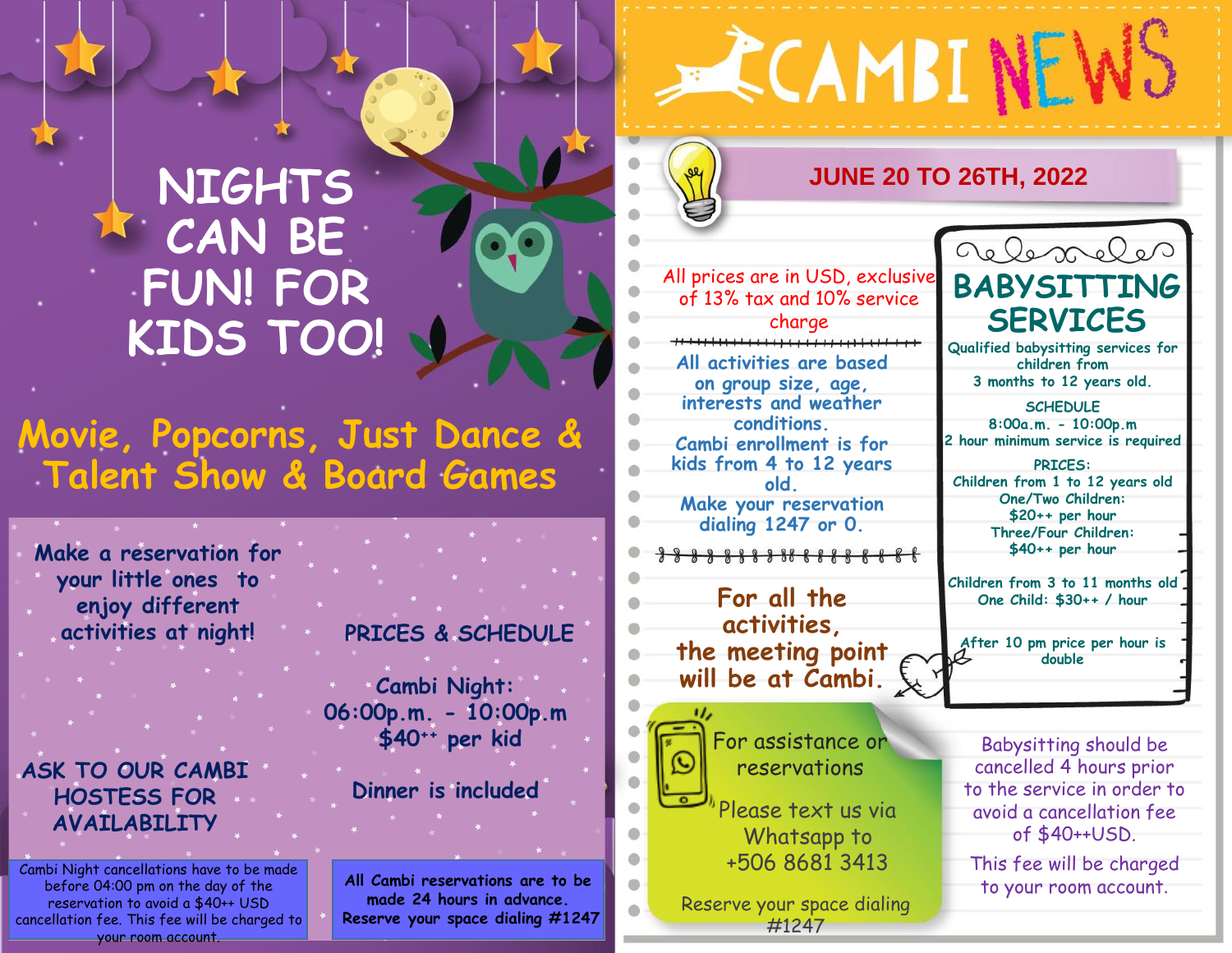CAMBINE)

**08:30am**

Ę

 $\overline{\phantom{a}}$ 

 $\overline{\phantom{a}}$ 

 $\frac{1}{2}$ 

 $\rightarrow$ 

 $\rightarrow$ 

 $\frac{1}{2}$ 

 $\overline{\phantom{a}}$ 

**Nature Meditation 45 min aprox**

**10:00am**

**Pottery Painting \$12++ per kid 1** hour aprox

**01:30pm Nature Project 45 min aprox**

**03:00pm**

**Hand Painting**

**90 min aprox**

**08:30am**

**Yoga for Kiddos 45 min aprox**

**10:00am Canvas Paint Kiddos \$15++ per kid 90 min aprox**

> **01:30pm Spanish Class 45 min aprox**

**03:00pm Recycled Turtle Arts and Crafts**

**45 min aprox**

**08:30am Stretching 4Kids 45 min aprox**

**10:00am Shirt Painting \$20++ per kid**

**01:30pm Color Therapy 45 min aprox**

**90 min aprox**

**03:00pm**

**Funny Bingo!**

**1 hour aprox**

**Exercise and Fun 45 min aprox**

**08:30am**

**10:00am**

**Pottery Painting \$12++ per kid 1 hour aprox**

**01:30pm DIY Magnet 45 min aprox**

**03:00pm Recycled Turtle Arts and Crafts**

**45 min aprox**

**08:30am Nature Meditation**

#### **10:00am**

**Canvas Paint Kiddos \$15++ per kid 90 min aprox**

> **01:30pm Treasure Hunt**

**45 min aprox**

**03:00pm**

**Just Dance!**

**45 min aprox**

**08:30am Yoga for Kiddos**

**10:00am**

**Shirt Painting** 

**\$20++ per kid**

**90 min aprox**

**03:00pm**

**Cookies & Movie!**

**\$12++ per kid**

**90 min aprox**

**Monday 20th Tuesday 21st Wednesday 22nd Thursday 23th Friday 24th Saturday 25th Sunday26th**

**08:30am Stretching 4Kids 45 min aprox**

**10:00am**

**Pottery Painting \$12++ per kid 1 hour aprox**

 $\mathbb D$ 

**01:30pm DIY Puppet 45 min aprox 01:30pm Musical Quiz**

**45 min aprox 03:00pm Hair Wrap & Nails**

**\$12++ per kid**

**90 min aprox**

SCHEDVILE **8:00a.m–12:00m.d & 1:00p.m-5:00p.m**

**45 min aprox**

**45 min aprox**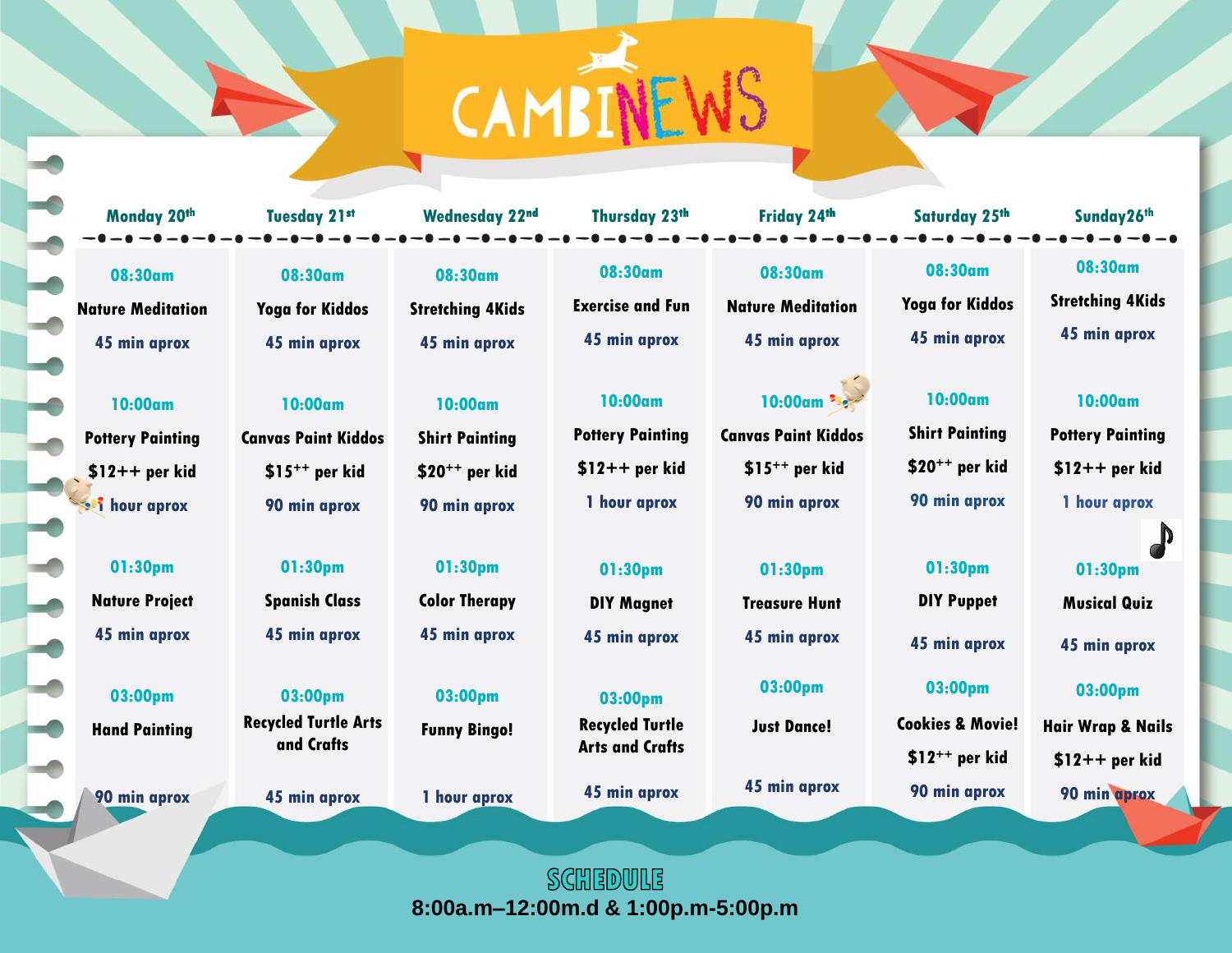## **¡LAS NOCHES TAMBIEN SON DIVERTIDAS PARA LOS MAS CHICOS! Película,Palomitas, Just Dance, Show de Talentos & Juegos de mesa**

**Haz tu reservación y disfruta de diferentes actividades todas las noches.**

PREGUNTE A NUESTROS ANFITRIONES DE CAMBI POR LA DISPONIBILIDAD

Los servicios de Cambi Night deberán ser cancelados con 4 horas de antelación para evitar cargo de \$40++USD. Este valor será cargado a la cuenta de su habitación.

**PRECIOS Y HORARIO Cambi Noche 06:00p.m. - 10:00p.m \$40++ por niño**

**Cena incluida.**

**Todas las reservaciones de Cambi deben realizarse con 12 horas de antelación marcando el 1247.** 

### **20- 26 JUNIO, 2022**

**ECAMBINEW:** 

Precio en Dolares, 13% de impuesto de venta & 10% de impuesto de servicio no incluidos.

**La realización de todas las actividades está supeditada al tamaño del grupo, edades y estado climático.**

**Las actividades son para niños entre 4 y 12 años. Reserve llamando al 1247**

**Para todas las actividades el punto de**  encuentro será**f Cambi.**



Para asistencia o reservaciones

Envíenos un WhatsApp a +506 8681 3413

Reserve llamando al 1247



**Servicio profesional de niñeras para niños desde 3 meses a 12 años de edad.**

**HORARIO 8:00a.m. - 10:00p.m. Reservación mínima de 2 horas.**

**PRECIOS Niños entre 1 y 12 años:**

**Uno/Dos niños: \$40++ por hora \$20++ por hora**

**Tres/Cuatro niños:** 

**Niños entre 3 y 11 meses: Un niño: \$30++ por hora.**

**A partir de las 10 pm el precio por hora es el doble.**

Los servicios de niñera deberán ser cancelados con 4 horas de anticipación para evitar un cargo de \$40++USD. Este valor será cargado a la cuenta de su habitación.